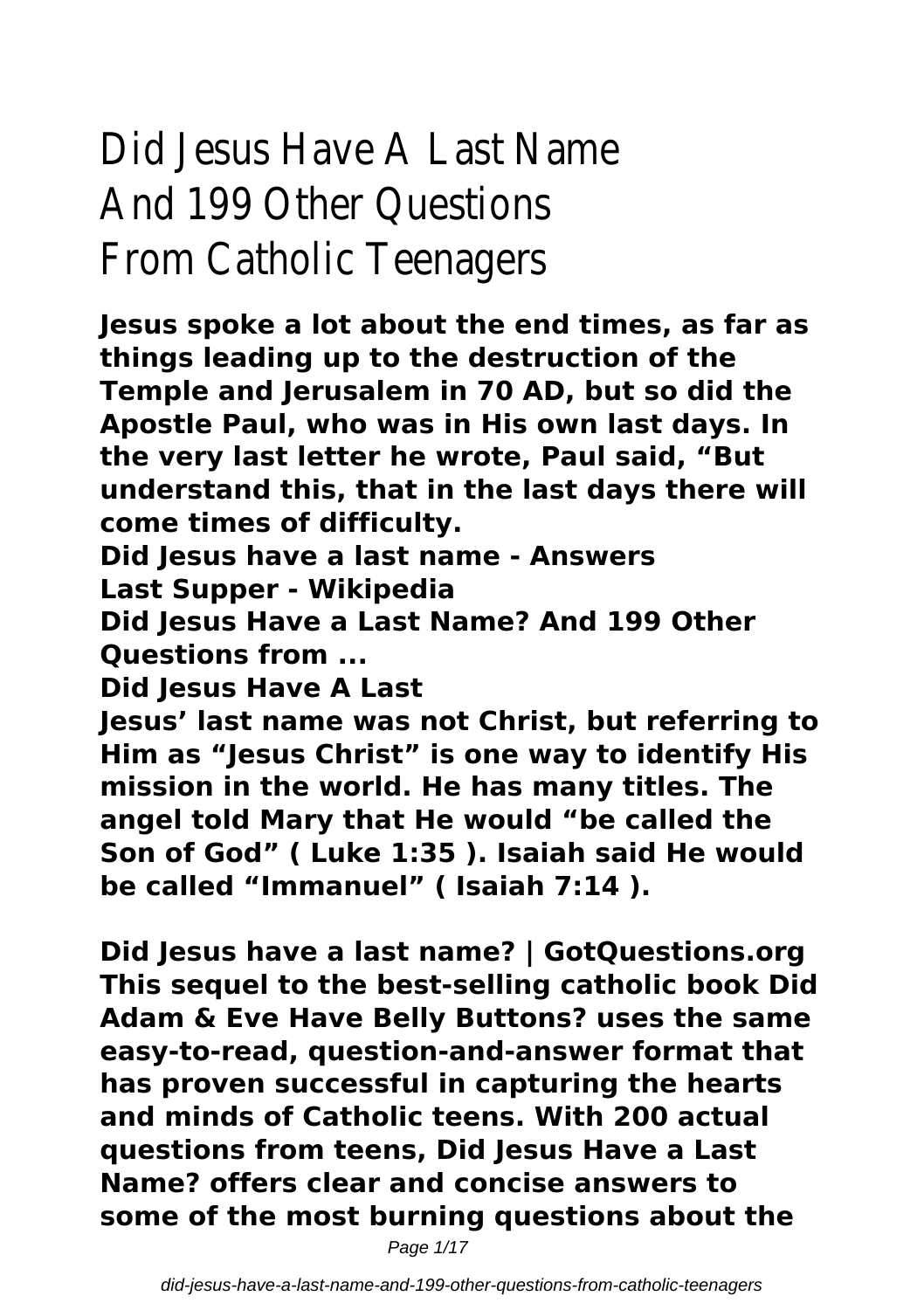**Catholic Faith.**

**Did Jesus Have a Last Name? And 199 Other Questions from ...**

**This sequel to the best-selling Did Adam & Eve Have Belly Buttons? uses the same easy-toread, question-and-answer format that has proven successful in capturing the hearts and minds of Catholic teens. With 200 actual questions from teens, Did Jesus Have a Last Name? offers clear and concise answers to some of the most burning questions about the Catholic Faith.**

**Did Jesus Have a Last Name? – Ascension Jesus had just one name. However, if you listen to people today you could get the idea that Jesus did have a last name and that it was Christ. This comes from at least two (2) reasons: The word Christ, which is a title, is frequently attached to the name Jesus in many Scriptures throughout the Bible.**

**\*Gospel-driven Disciples: Did Jesus Have A Last Name?**

**The Jesus bloodline is the proposition that a lineal sequence of descendants of the historical Jesus has persisted to the present time. The claims frequently depict Jesus as married, often to Mary Magdalene, and as having descendants living in Europe, especially France but also the UK. Differing and contradictory Jesus bloodline scenarios, as well as more limited claims that Jesus married and had children, have been** Page 2/17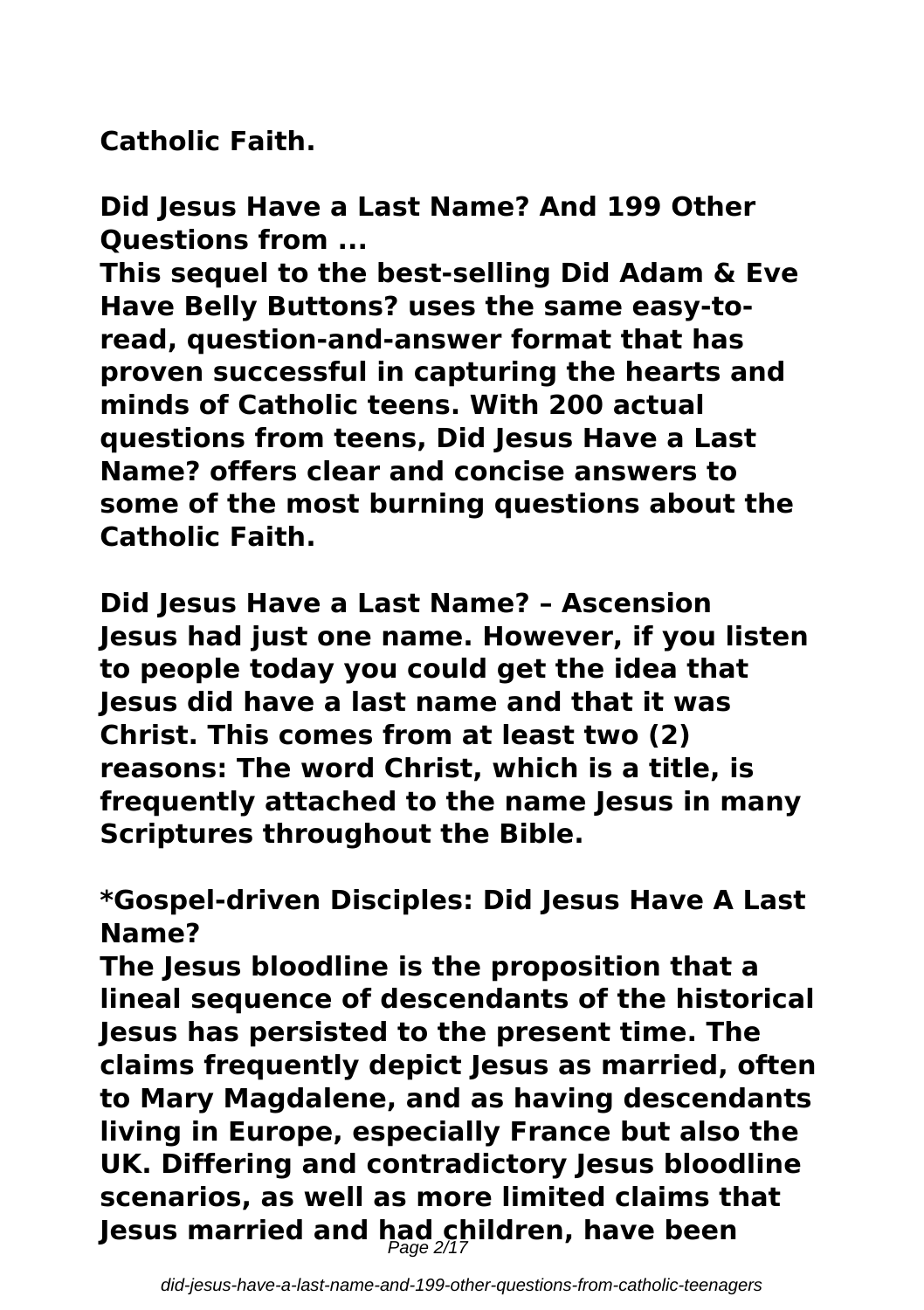**proposed in numerous modern books. Some such claims have suggested that Jesus su**

### **Jesus bloodline - Wikipedia**

**Jesus spoke a lot about the end times, as far as things leading up to the destruction of the Temple and Jerusalem in 70 AD, but so did the Apostle Paul, who was in His own last days. In the very last letter he wrote, Paul said, "But understand this, that in the last days there will come times of difficulty.**

**The Last Days According To Jesus Jesus had no last name. Christ is a title that was given to Him. As noted in other questions, "Christ" comes from the Greek word "Christos", which is the translation of the Hebrew word "Meshiach", from which we derive the word "Messiah". So, "Messiah" and "Christ" are transliterated words for the same thing.**

**Does Jesus have a last name? - Christianity Stack Exchange**

**Well, as a child I was given the false idea that Jesus' last name was Christ, and his middle initial was H. An uncle was fond of taking the Lord's name in vain using the term, Jesus H. Christ. But in reality, Jesus had no last name. Sometimes, people might identify Jesus by his (supposed) father as in:**

**What was Jesus' last (family) name? - Quora Answer: People in Bible times did not really have last names like we think of last names** Page 3/17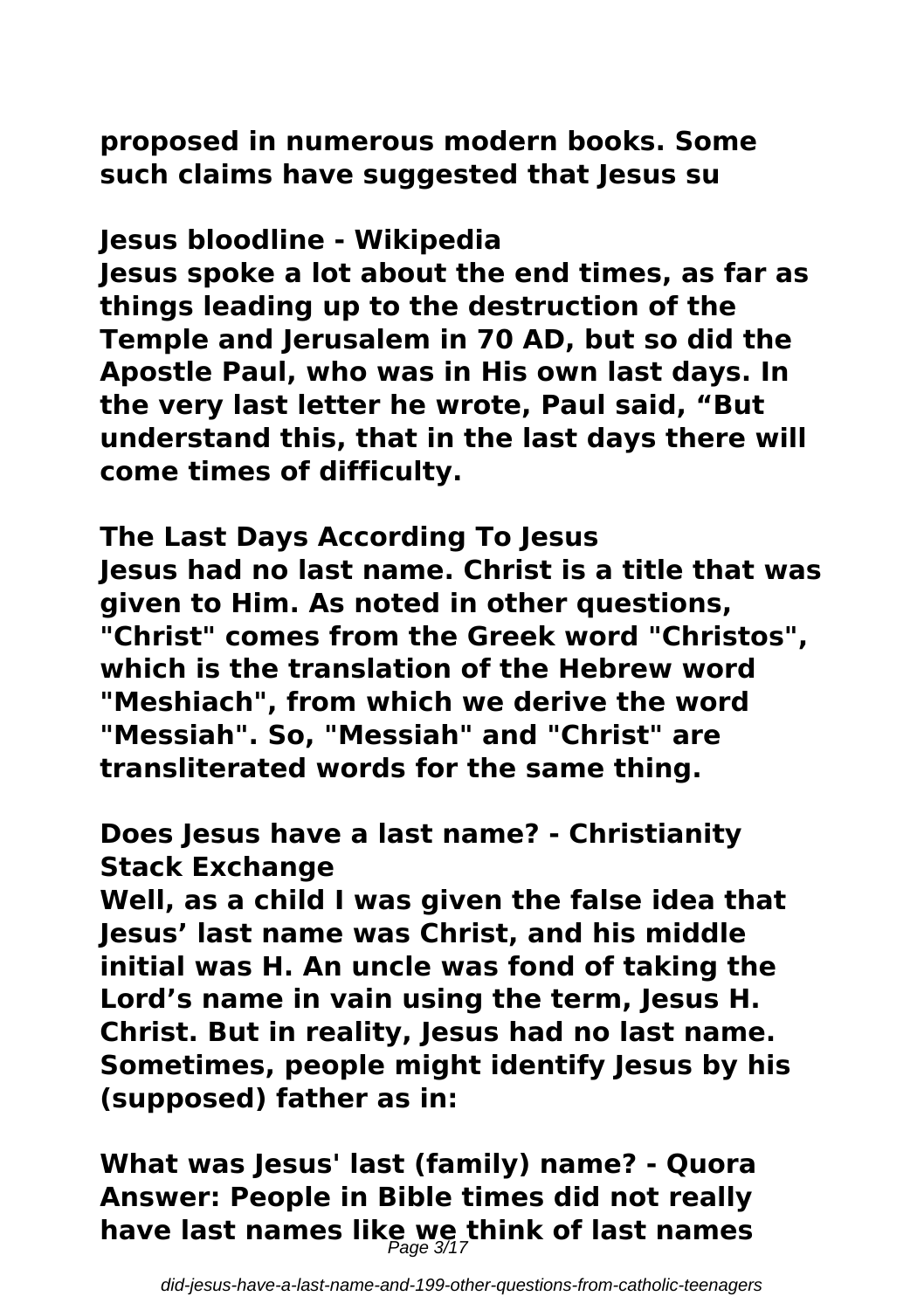**today. They frequently went by something similar to "Simon, son of Jonah" (Matthew 16:17). The phrase "son of Jonah" identified Simon as a different Simon than all the other Simons by this family connection. This functioned very close to a last name.**

**Did the people in the Bible have last names ... "Christ" is not Jesus' last name; it is the Greek translation of the Hebrew Messiah, or anointed/chosen one. It is the same as "Christ Jesus," and has the same form as "Lord Jesus" or "King Richard." It is an identifier of a position, not a personal name. Other Bible characters that seemed to have last names:**

**Did the people in the Bible have last names? The Last Supper is the final meal that, in the Gospel accounts, Jesus shared with his apostles in Jerusalem before his crucifixion. The Last Supper is commemorated by Christians especially on Maundy Thursday. The Last Supper provides the scriptural basis for the Eucharist, also known as "Holy Communion" or "The Lord's Supper".. The**

#### **Last Supper - Wikipedia**

**Many people still assume that Jesus' Last Supper was a Seder, a ritual meal held in celebration of the Jewish holiday of Passover.In this exclusive guest post, Boston University Professor of Religion Jonathan Klawans provides an update to his popular Bible Review article questioning this common** Page 4/17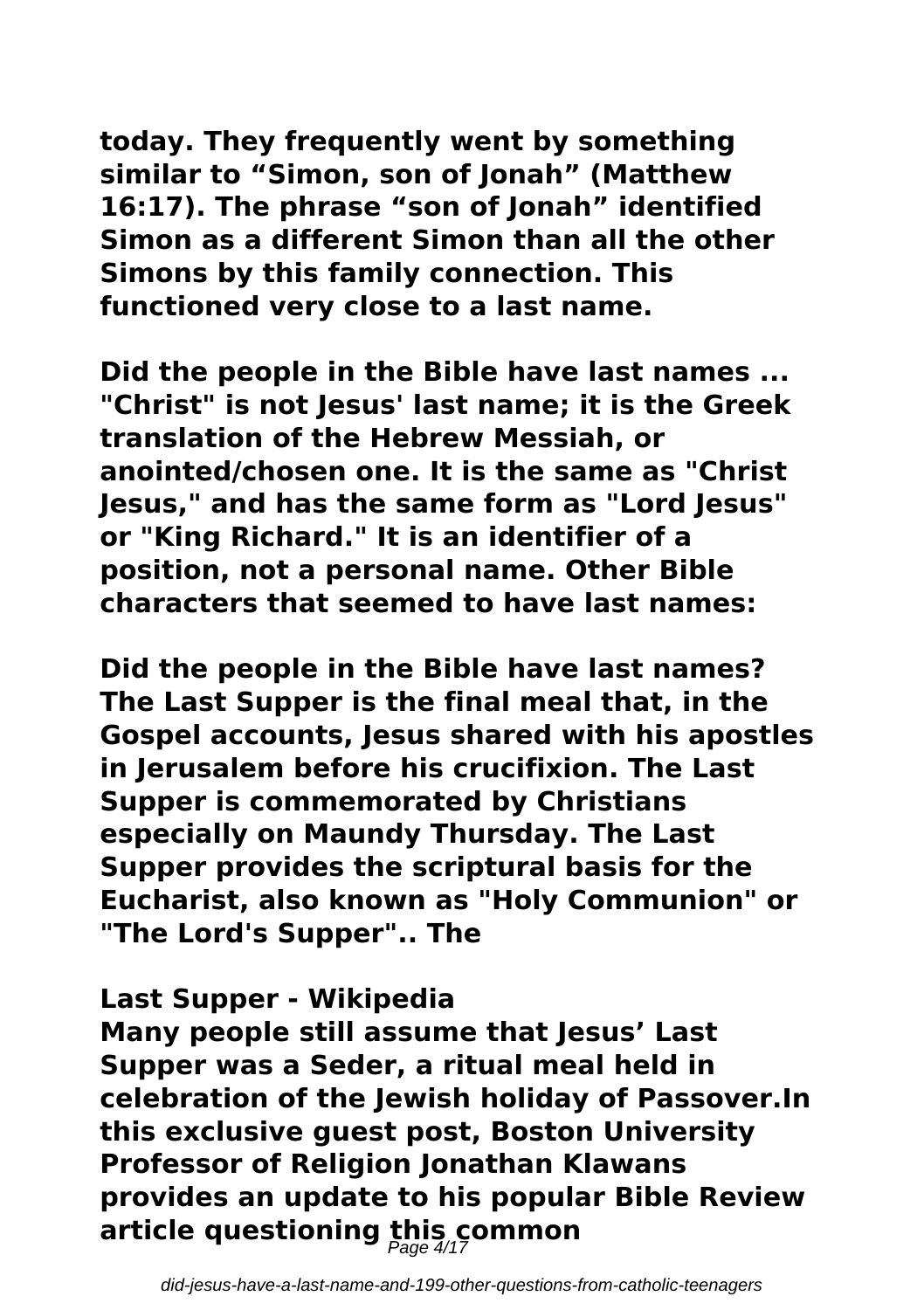**assumption.This post was originally published in Bible History Daily in 2016.**

**Jesus' Last Supper Still Wasn't a Passover Seder Meal ...**

**But excavations of the Jewish Quarter in the 1970s have revealed some interesting possibilities. Perhaps the room where Jesus ate the Last Supper looked a bit more like this, a first century house found under the buildings of the modern Jewish Quarter. Notice the amphorae for holding wine and the nonfigurative mosaics on the floor.**

**Where did Jesus eat the Last Supper? - IIBS.com With 200 actual questions from teens, Did Jesus Have a Last Name? offers clear and concise answers to some of the most burning questions about the Faith. This much anticipated sequel to the best selling Did Adam & Eve Have Belly Buttons? uses the same easy to read, question and answer format that has proven successful in capturing the hearts ...**

**Did Jesus Have a Last Name?: And 199 Other Questions from ...**

**Neither Jesus (actually Yeshua in the original) nor his brothers is given a last name. 'Christ' is a title meaning 'The Anointed One' that was given to the kings and prophets of Israel and adopted for Jesus by Paul. The Bible calls King David 'Christ' and Isaiah even calls Cyrus the Great 'Christ'.**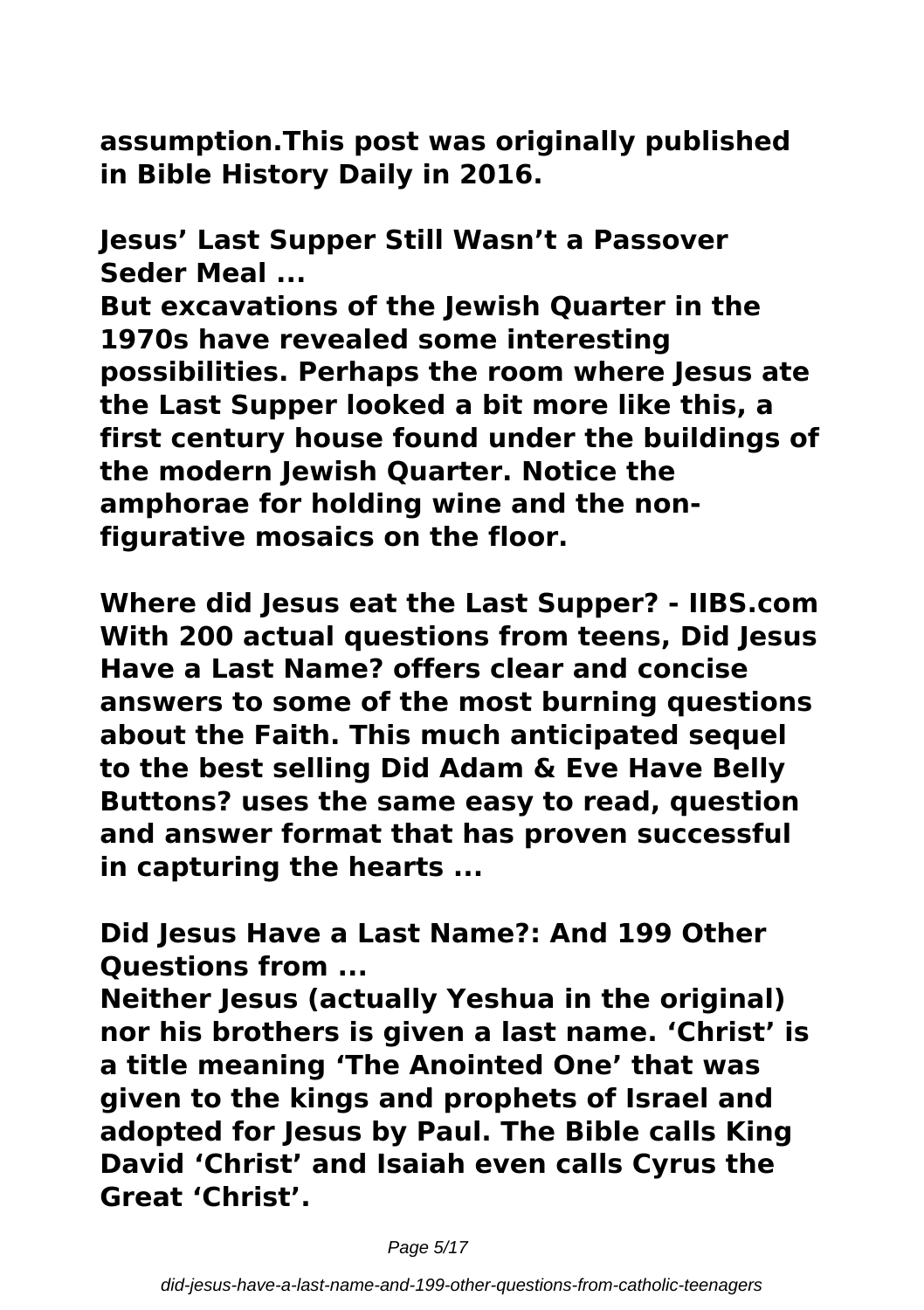**Did Jesus have a brother and did they have a last name ...**

**Did Jesus Have a Last Name? And 199 Other Questions from Catholic Teenagers. by Matthew Pinto and Jason Evert | Sep 15, 2005. 4.3 out of 5 stars 30. Paperback \$12.39 \$ 12. 39. Get it as soon as Thu, Sep 5. FREE Shipping on orders over \$25 shipped by Amazon. More Buying Choices \$1.12 (95 ...**

**Amazon.com: did jesus have a last name It was Jesus' last name, which was Christ. No. It was not. Christ was the title given to Jesus byhis followers, it means in Greek (approximately) Messiah. The closest to a surname Jesus would have...**

**Did Jesus have a last name - Answers Many people have wondered whether Jesus ate what is called the "Last Supper" on the evening when the Jews ate the Passover lambs, or if he ate his "Passover" meal on the evening before. The question arises because there seems to be a contradiction between what Matthew, Mark and Luke say, and what the Gospel of John tells us.**

Jesus had just one name. However, if you listen to people today you could get the idea that Jesus did have a last name and that it was Christ. This comes from at least two (2) reasons: The word Christ, which is a title, is frequently attached to the name Jesus in many Scriptures throughout the Bible.  $P_{\text{a}q\text{e}}6/17$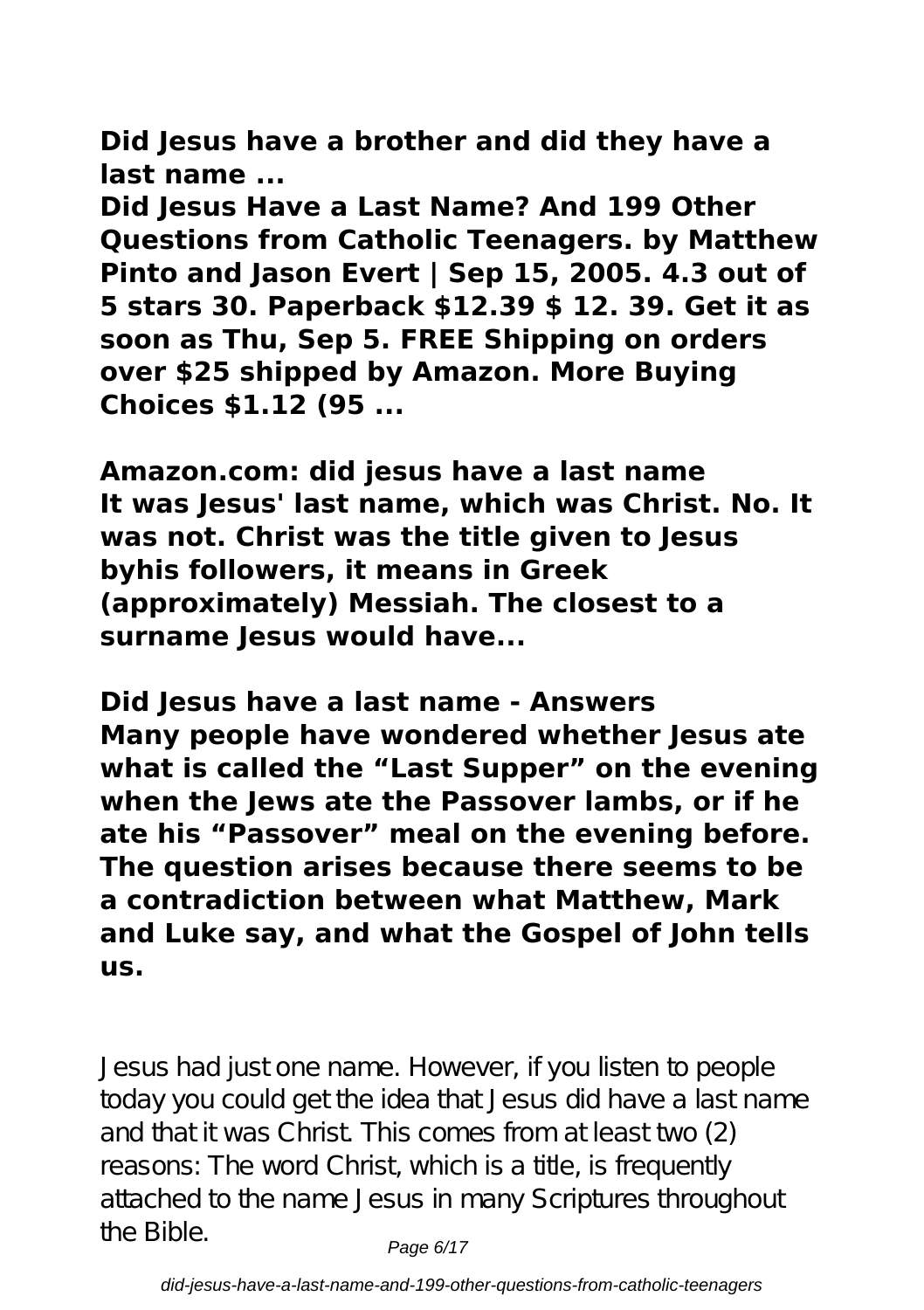"Christ" is not Jesus' last name; it is the Greek translation of the Hebrew Messiah, or anointed/chosen one. It is the same as "Christ Jesus," and has the same form as "Lord Jesus" or "King Richard." It is an identifier of a position, not a personal name. Other Bible characters that seemed to have last names:

It was Jesus' last name, which was Christ. No. It was not. Christ was the title given to Jesus byhis followers, it means in Greek (approximately) Messiah. The closest to a surname Jesus would have...

**Jesus' Last Supper Still Wasn't a Passover Seder Meal ...**

This sequel to the best-selling Did Adam & Eve Have Belly Buttons? uses the same easy-to-read, question-andanswer format that has proven successful in capturing the hearts and minds of Catholic teens. With 200 actual questions from teens, Did Jesus Have a Last Name? offers clear and concise answers to some of the most burning questions about the Catholic Faith. Did the people in the Bible have last names ... Amazon.com: did jesus have a last name Did Jesus have a last name? | GotQuestions.org

*Where did Jesus eat the Last Supper? - IIBS.com Did the people in the Bible have last names?*

*Did Jesus Have A Last*

# **Did Jesus Have A Last**

Page 7/17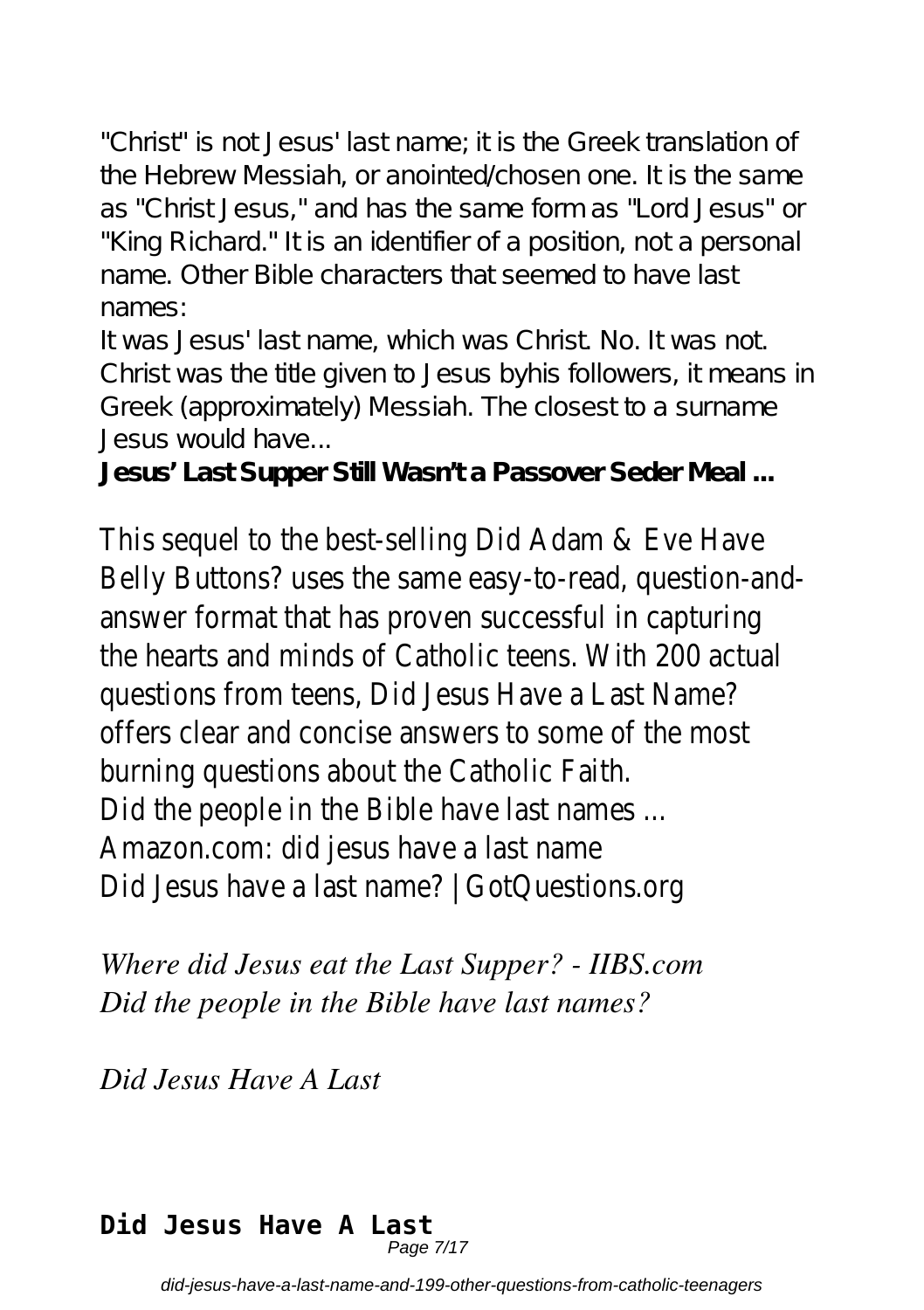Jesus' last name was not Christ, but referring to Him as "Jesus Christ" is one way to identify His mission in the world. He has many titles. The angel told Mary that He would "be called the Son of God" ( Luke 1:35 ). Isaiah said He would be called "Immanuel" ( Isaiah 7:14 ).

#### **Did Jesus have a last name? | GotQuestions.org**

This sequel to the best-selling catholic book Did Adam & Eve Have Belly Buttons? uses the same easy-to-read, question-and-answer format that has proven successful in capturing the hearts and minds of Catholic teens. With 200 actual questions from teens, Did Jesus Have a Last Name? offers clear and concise answers to some of the most burning questions about the Catholic Faith.

#### **Did Jesus Have a Last Name? And 199 Other Questions from ...**

This sequel to the best-selling Did Adam & Eve Have Belly Buttons? uses the same easy-toread, question-and-answer format that has proven successful in capturing the hearts and minds of Catholic teens. With 200 actual questions from teens, Did Jesus Have a Last Name? offers clear and concise answers to some of the most burning questions about the Catholic Faith.

**Did Jesus Have a Last Name? – Ascension** Jesus had just one name. However, if you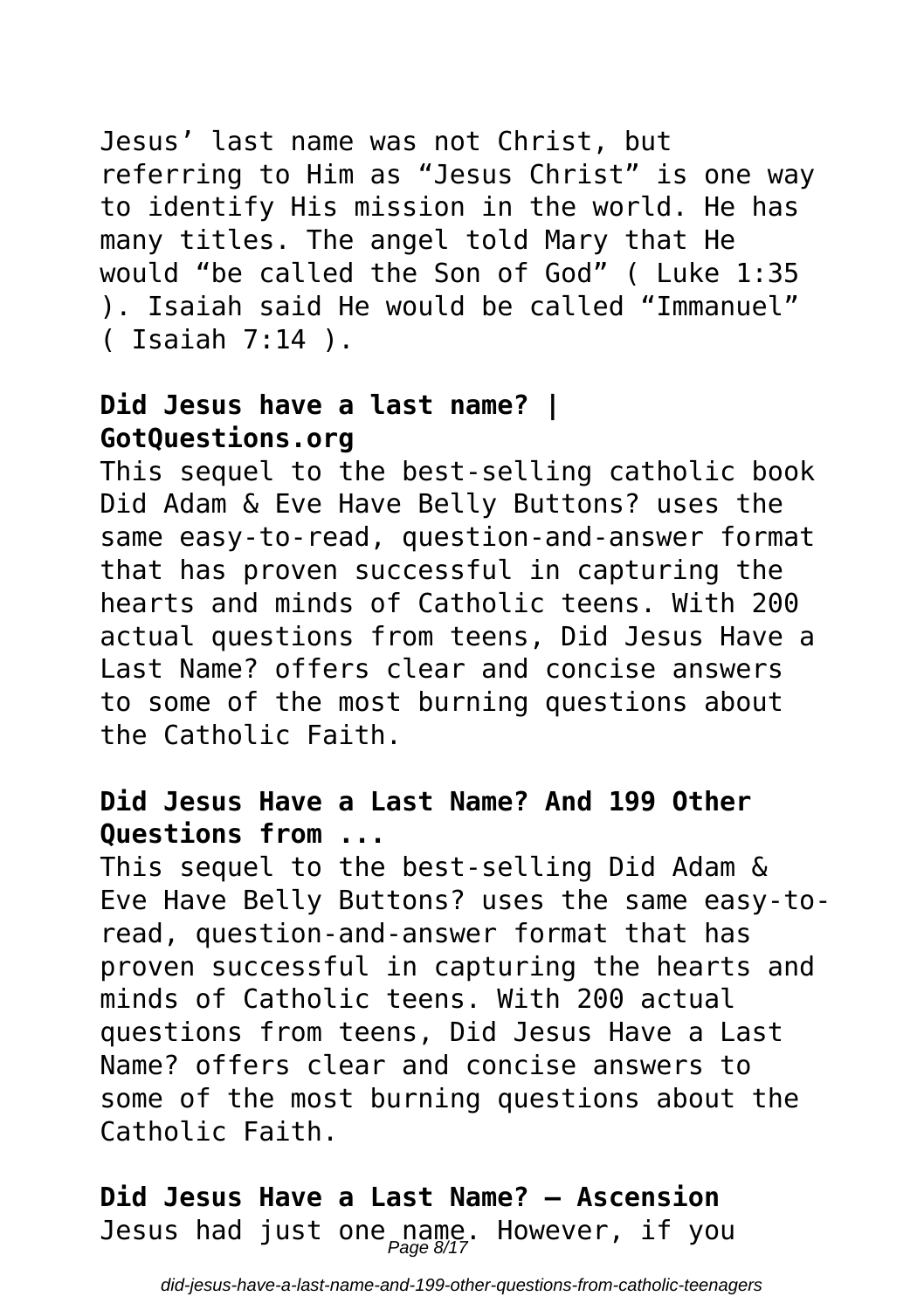### listen to people today you could get the idea that Jesus did have a last name and that it was Christ. This comes from at least two (2) reasons: The word Christ, which is a title, is frequently attached to the name Jesus in many Scriptures throughout the Bible.

#### **\*Gospel-driven Disciples: Did Jesus Have A Last Name?**

The Jesus bloodline is the proposition that a lineal sequence of descendants of the historical Jesus has persisted to the present time. The claims frequently depict Jesus as married, often to Mary Magdalene, and as having descendants living in Europe, especially France but also the UK. Differing and contradictory Jesus bloodline scenarios, as well as more limited claims that Jesus married and had children, have been proposed in numerous modern books. Some such claims have suggested that Jesus su

#### **Jesus bloodline - Wikipedia**

Jesus spoke a lot about the end times, as far as things leading up to the destruction of the Temple and Jerusalem in 70 AD, but so did the Apostle Paul, who was in His own last days. In the very last letter he wrote, Paul said, "But understand this, that in the last days there will come times of difficulty.

**The Last Days According To Jesus** Jesus had no last name. Christ is a title that was given to Him. As noted in other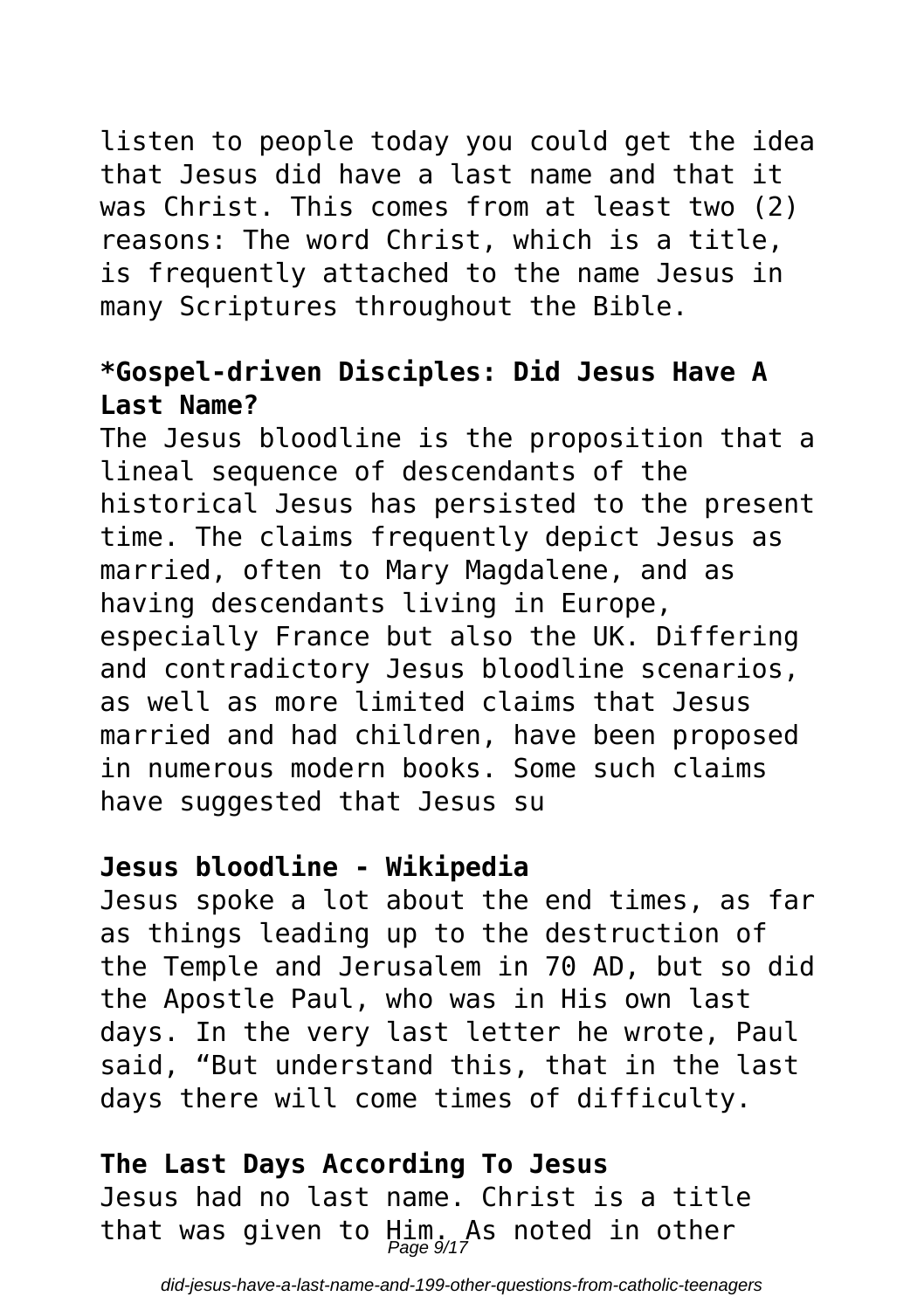questions, "Christ" comes from the Greek word "Christos", which is the translation of the Hebrew word "Meshiach", from which we derive the word "Messiah". So, "Messiah" and "Christ" are transliterated words for the same thing.

#### **Does Jesus have a last name? - Christianity Stack Exchange**

Well, as a child I was given the false idea that Jesus' last name was Christ, and his middle initial was H. An uncle was fond of taking the Lord's name in vain using the term, Jesus H. Christ. But in reality, Jesus had no last name. Sometimes, people might identify Jesus by his (supposed) father as in:

**What was Jesus' last (family) name? - Quora** Answer: People in Bible times did not really have last names like we think of last names today. They frequently went by something similar to "Simon, son of Jonah" (Matthew 16:17). The phrase "son of Jonah" identified Simon as a different Simon than all the other Simons by this family connection. This functioned very close to a last name.

#### **Did the people in the Bible have last names ...** "Christ" is not Jesus' last name; it is the

Greek translation of the Hebrew Messiah, or anointed/chosen one. It is the same as "Christ Jesus," and has the same form as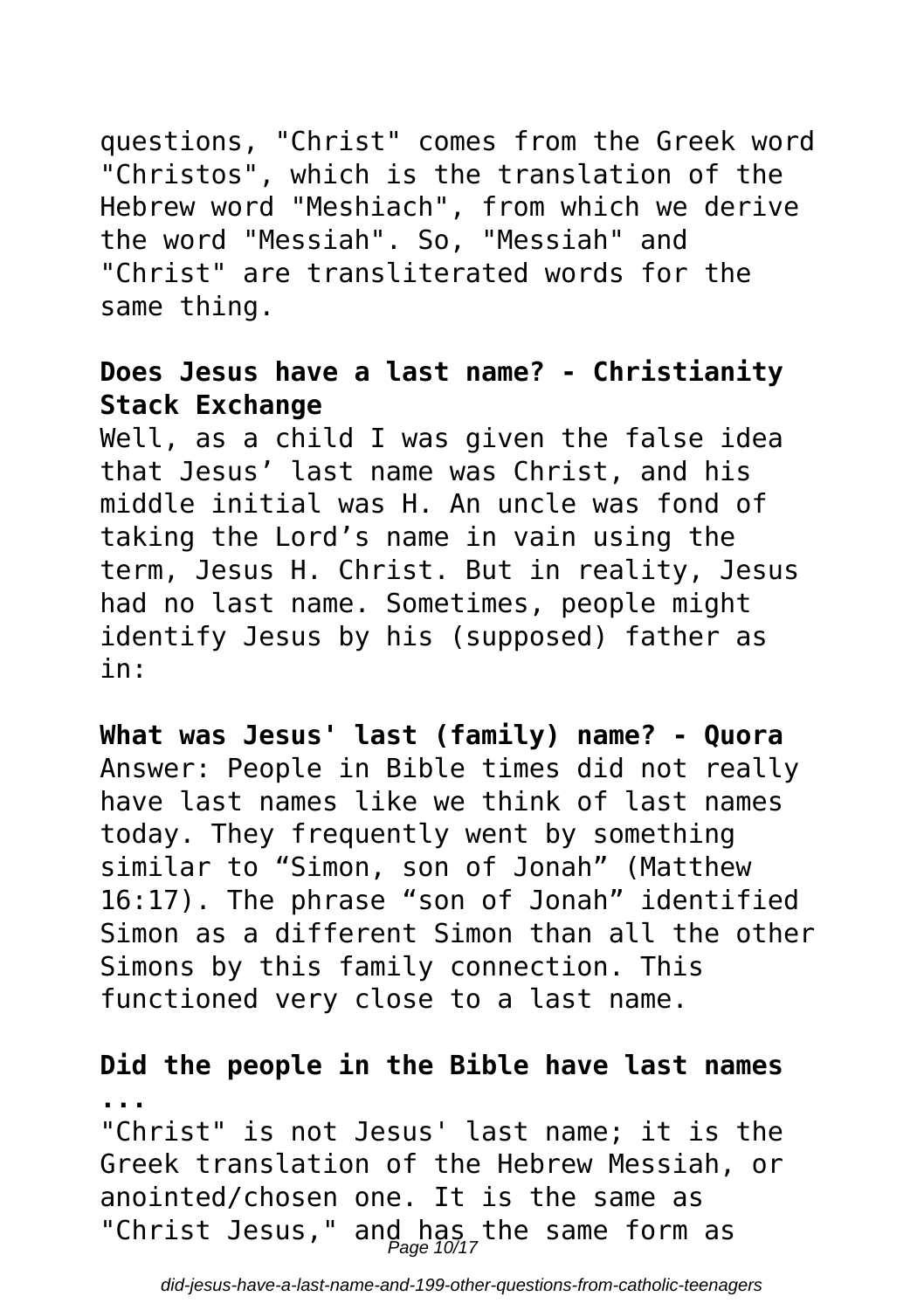"Lord Jesus" or "King Richard." It is an identifier of a position, not a personal name. Other Bible characters that seemed to have last names:

**Did the people in the Bible have last names?** The Last Supper is the final meal that, in the Gospel accounts, Jesus shared with his apostles in Jerusalem before his crucifixion. The Last Supper is commemorated by Christians especially on Maundy Thursday. The Last Supper provides the scriptural basis for the Eucharist, also known as "Holy Communion" or "The Lord's Supper".. The

#### **Last Supper - Wikipedia**

Many people still assume that Jesus' Last Supper was a Seder, a ritual meal held in celebration of the Jewish holiday of Passover.In this exclusive guest post, Boston University Professor of Religion Jonathan Klawans provides an update to his popular Bible Review article questioning this common assumption.This post was originally published in Bible History Daily in 2016.

#### **Jesus' Last Supper Still Wasn't a Passover Seder Meal ...**

But excavations of the Jewish Quarter in the 1970s have revealed some interesting possibilities. Perhaps the room where Jesus ate the Last Supper looked a bit more like this, a first century house found under the buildings of the modern,Jewish Quarter.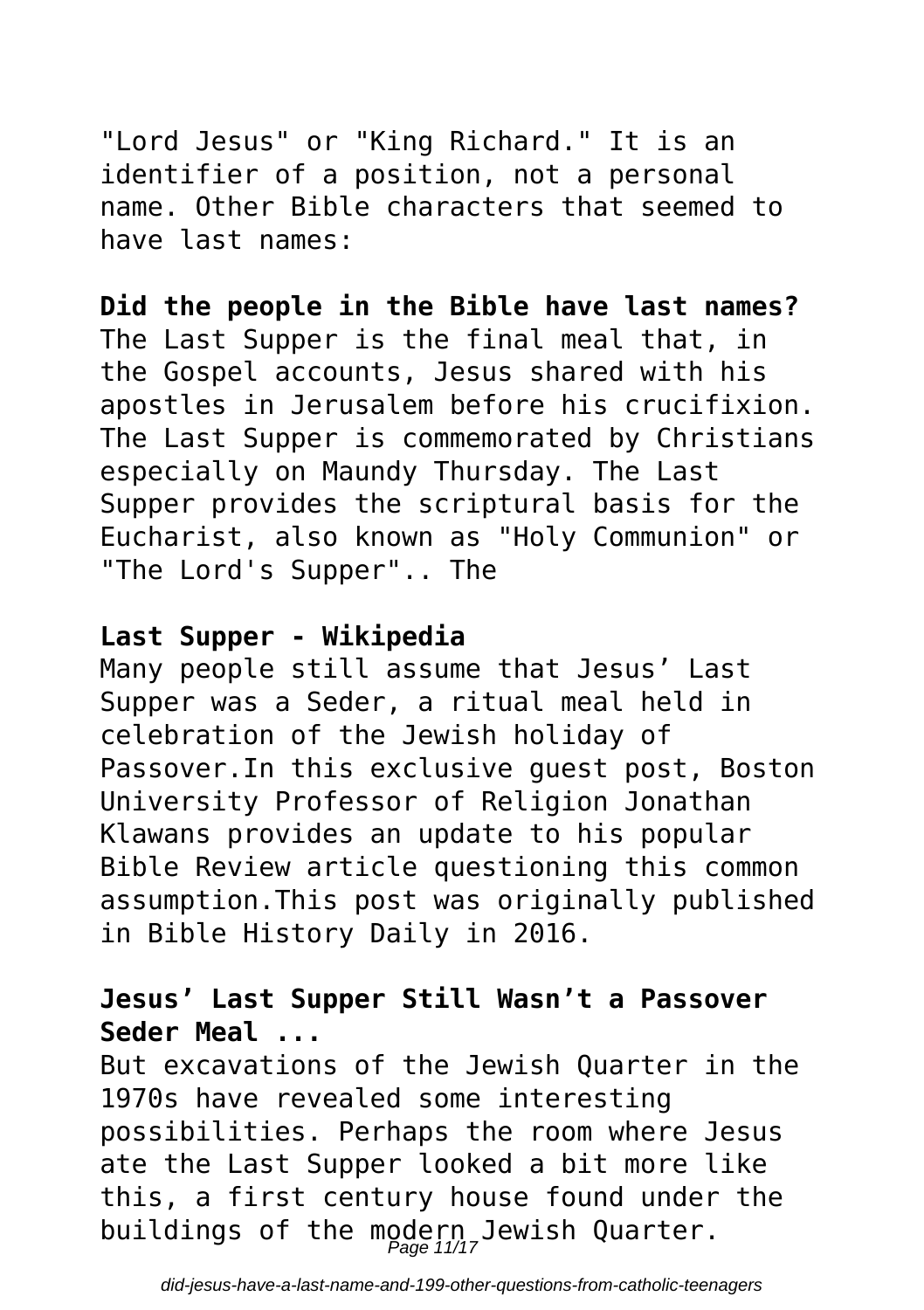### Notice the amphorae for holding wine and the non-figurative mosaics on the floor.

#### **Where did Jesus eat the Last Supper? - IIBS.com**

With 200 actual questions from teens, Did Jesus Have a Last Name? offers clear and concise answers to some of the most burning questions about the Faith. This much anticipated sequel to the best selling Did Adam & Eve Have Belly Buttons? uses the same easy to read, question and answer format that has proven successful in capturing the hearts ...

#### **Did Jesus Have a Last Name?: And 199 Other Questions from ...**

Neither Jesus (actually Yeshua in the original) nor his brothers is given a last name. 'Christ' is a title meaning 'The Anointed One' that was given to the kings and prophets of Israel and adopted for Jesus by Paul. The Bible calls King David 'Christ' and Isaiah even calls Cyrus the Great 'Christ'.

#### **Did Jesus have a brother and did they have a last name ...**

Did Jesus Have a Last Name? And 199 Other Questions from Catholic Teenagers. by Matthew Pinto and Jason Evert | Sep 15, 2005, 4.3 out of 5 stars 30. Paperback \$12.39 \$ 12. 39. Get it as soon as Thu, Sep 5. FREE Shipping on orders over \$25 shipped by Amazon. More Buying Choices  $$1.\, 12_{\sf page} \, (95 \ldots]$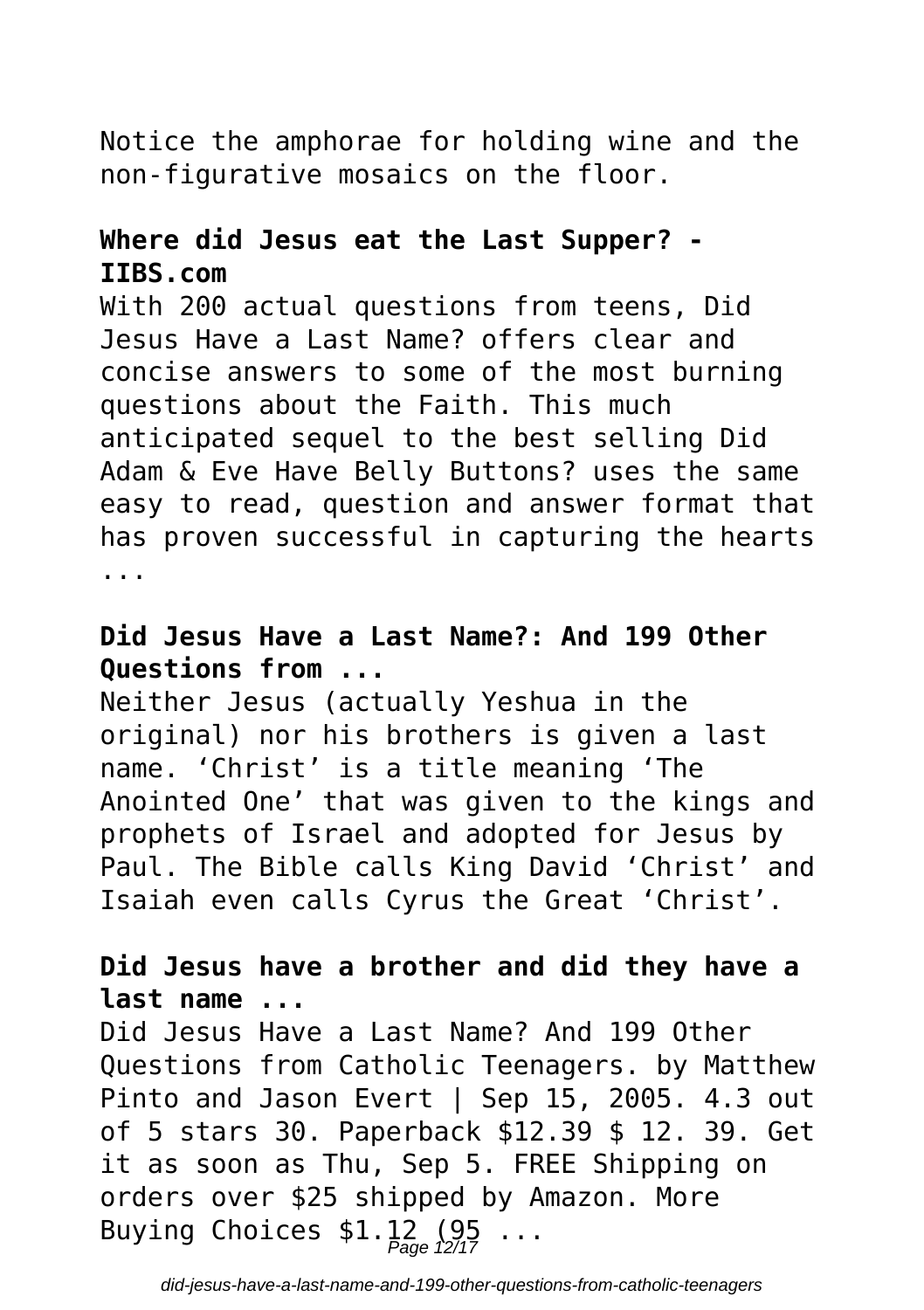#### **Amazon.com: did jesus have a last name**

It was Jesus' last name, which was Christ. No. It was not. Christ was the title given to Jesus byhis followers, it means in Greek (approximately) Messiah. The closest to a surname Jesus would have...

#### **Did Jesus have a last name - Answers**

Many people have wondered whether Jesus ate what is called the "Last Supper" on the evening when the Jews ate the Passover lambs, or if he ate his "Passover" meal on the evening before. The question arises because there seems to be a contradiction between what Matthew, Mark and Luke say, and what the Gospel of John tells us.

Answer: People in Bible times did not really have last names like we think of last names today. They frequently went by something similar to "Simon, son of Jonah" (Matthew 16:17). The phrase "son of Jonah" identified Simon as a different Simon than all the other Simons by this family connection. This functioned very close to a last name. But excavations of the Jewish Quarter in the 1970s have revealed some interesting possibilities. Perhaps the room where Jesus ate the Last Supper looked a bit more like this, a first century house found under the buildings of the modern Jewish Quarter. Notice the amphora $\frac{\epsilon}{P_{age}}$  for holding wine and the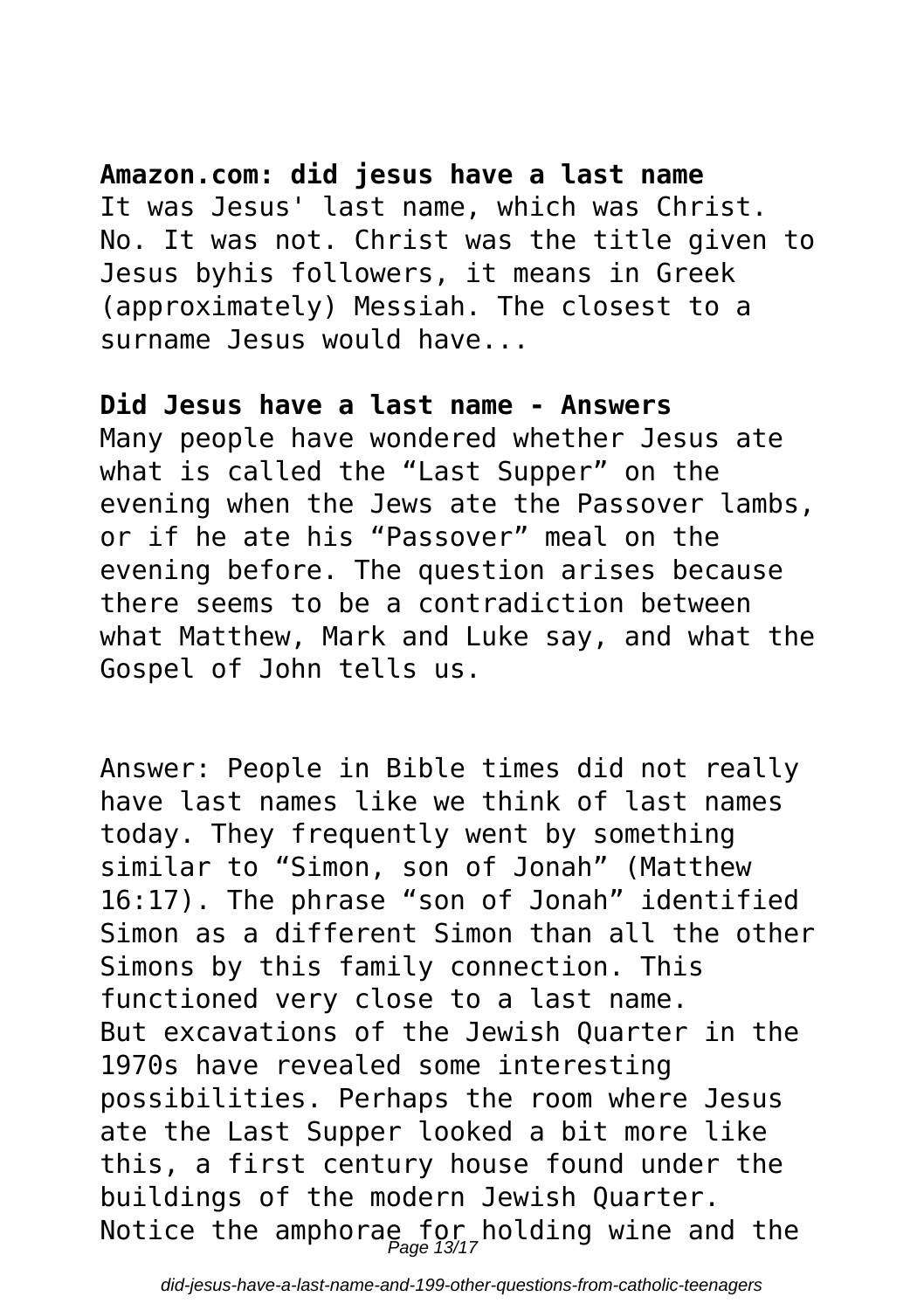non-figurative mosaics on the floor. Many people still assume that Jesus' Last Supper was a Seder, a ritual meal held in celebration of the Jewish holiday of Passover.In this exclusive guest post, Boston University Professor of Religion Jonathan

Klawans provides an update to his popular Bible Review article questioning this common assumption.This post was originally published in Bible History Daily in 2016.

# **The Last Days According To Jesus**

This sequel to the best-selling catholic book Did Adam & Eve Have Belly Buttons? uses the same easy-to-read, question-and-answer format that has proven successful in capturing the hearts and minds of Catholic teens. With 200 actual questions from teens, Did Jesus Have a Last Name? offers clear and concise answers to some of the most burning questions about the Catholic Faith.

## **Does Jesus have a last name? - Christianity Stack Exchange**

With 200 actual questions from teens, Did Jesus Have a Last Name? offers clear and concise answers to some of the most burning questions about the Faith. This much anticipated sequel to the best selling Did Adam & Eve Have Belly Buttons? uses the same easy to read, question and answer format that has proven successful in capturing the hearts ...

**Did Jesus Have a Last Name?: And 199 Other Questions from ...**

Page 14/17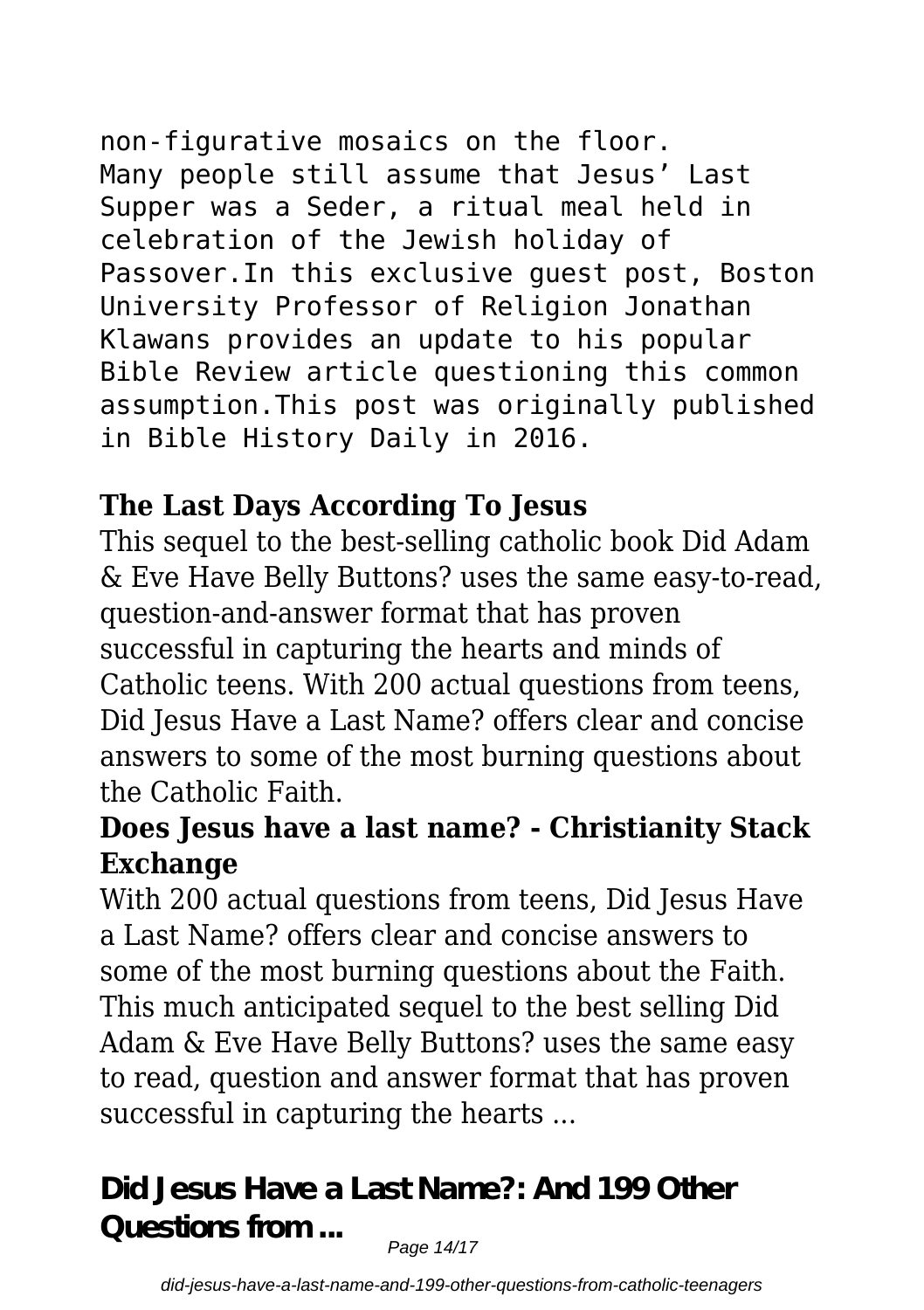**\*Gospel-driven Disciples: Did Jesus Have A Last Name?**

Many people have wondered whether Jesus ate what is called the "Last Supper" on the evening when the Jews ate the Passover lambs, or if he ate his "Passover" meal on the evening before. The question arises because there seems to be a contradiction between what Matthew, Mark and Luke say, and what the Gospel of John tells us. **Jesus bloodline - Wikipedia**

*Neither Jesus (actually Yeshua in the original) nor his brothers is given a last name. 'Christ' is a title meaning 'The Anointed One' that was given to the kings and prophets of Israel and adopted for Jesus by Paul. The Bible calls King David 'Christ' and Isaiah even calls Cyrus the Great 'Christ'.*

*Did Jesus have a brother and did they have a last name ... Did Jesus Have a Last Name? – Ascension*

*Jesus' last name was not Christ, but referring to Him as "Jesus Christ" is one way to identify His mission in the world. He has many titles. The angel told Mary that He would "be called the Son of God" ( Luke 1:35 ). Isaiah said He would be called "Immanuel" ( Isaiah 7:14 ).*

*Jesus had no last name. Christ is a title that was given to Him. As noted in other questions, "Christ" comes from the Greek word "Christos", which is the translation of the Hebrew word "Meshiach", from which we derive the word "Messiah". So, "Messiah" and "Christ" are transliterated*

Page 15/17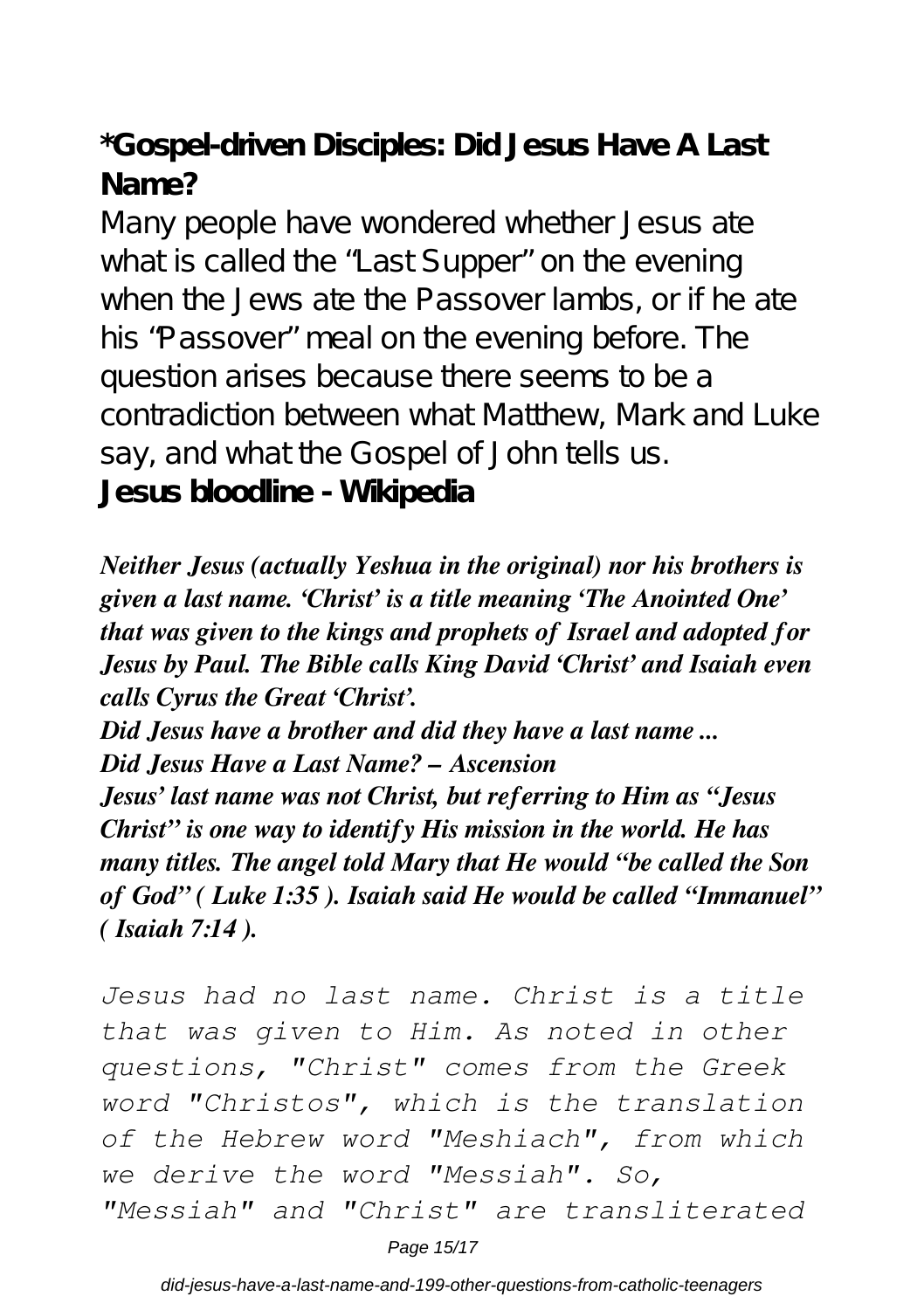*words for the same thing. The Jesus bloodline is the proposition that a lineal sequence of descendants of the historical Jesus has persisted to the present time. The claims frequently depict Jesus as married, often to Mary Magdalene, and as having descendants living in Europe, especially France but also the UK. Differing and contradictory Jesus bloodline scenarios, as well as more limited claims that Jesus married and had children, have been proposed in numerous modern books. Some such claims have suggested that Jesus su Did Jesus Have a Last Name? And 199 Other Questions from Catholic Teenagers. by Matthew Pinto and Jason Evert | Sep 15, 2005. 4.3 out of 5 stars 30. Paperback \$12.39 \$ 12. 39. Get it as soon as Thu, Sep 5. FREE Shipping on orders over \$25 shipped by Amazon. More Buying Choices \$1.12 (95 ... Well, as a child I was given the false*

*idea that Jesus' last name was Christ, and his middle initial was H. An uncle was fond of taking the Lord's name in vain using the term, Jesus H. Christ. But in reality, Jesus had no last name. Sometimes, people might identify Jesus by his (supposed) father as in:*